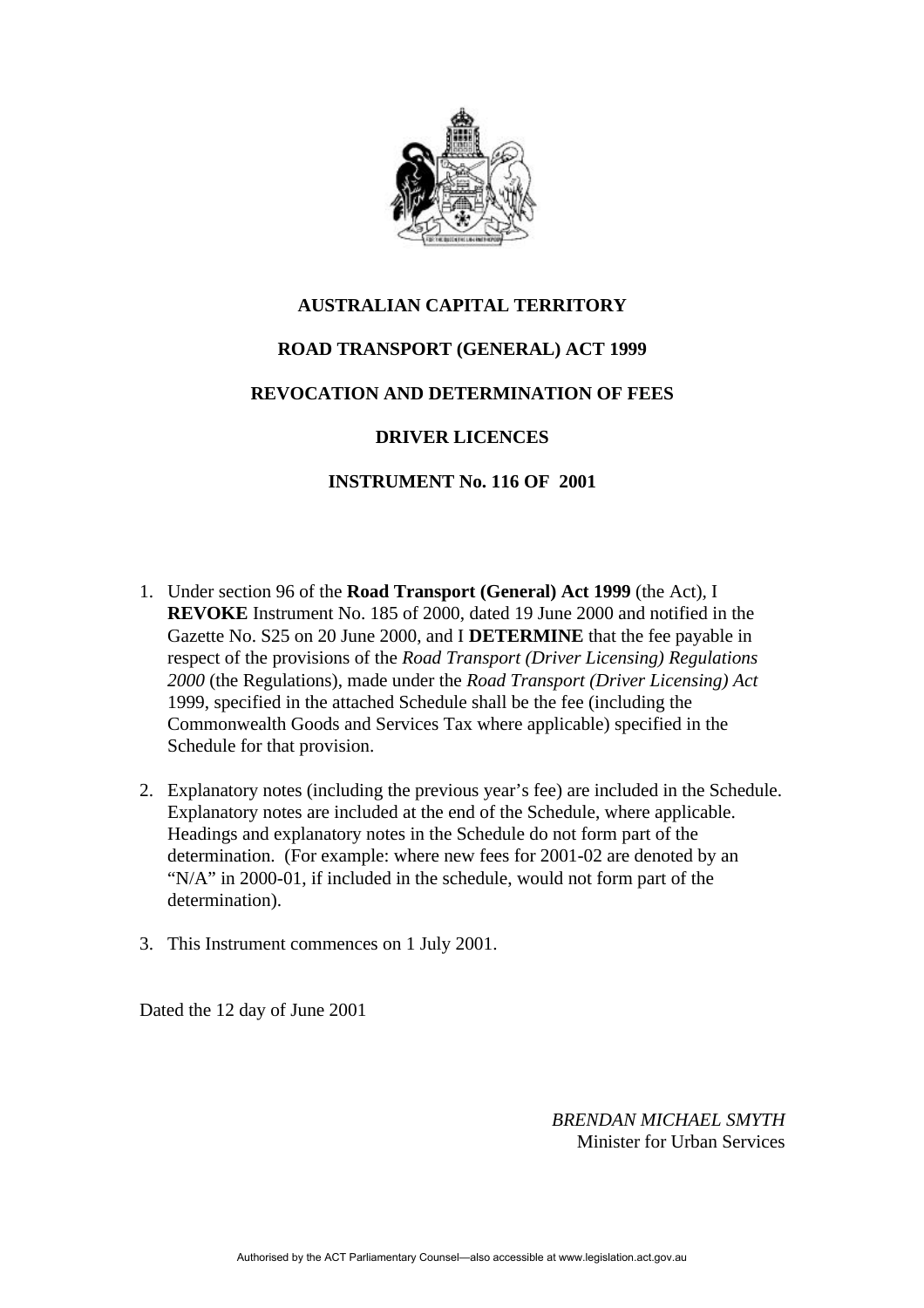# THIS IS PAGE 1 OF THE SCHEDULE TO THE DETERMINATION MADE BY THE MINISTER UNDER THE ROAD TRANSPORT (GENERAL) ACT 1999. ON THE 12 DAY OF JUNE 2001.

|                                                     | Provision of Description of matter for which fee Fee Payable                                                      |           | <b>Fee Payable</b> |
|-----------------------------------------------------|-------------------------------------------------------------------------------------------------------------------|-----------|--------------------|
| the Road<br><b>Transport</b>                        | is payable                                                                                                        | \$        | \$                 |
| (Driver<br>Licensing)<br><b>Regulations</b><br>2000 |                                                                                                                   | 2000-2001 | 2001-2002          |
| (1)                                                 | (2)                                                                                                               | (3)       | (4)                |
|                                                     |                                                                                                                   |           |                    |
| $17(1)$ & 86(1)                                     | Subregulations Issue or renewal of a learner licence<br>valid for 2 years                                         | 28.00     | 28.00              |
| $17(2)$ & 86(1)                                     | Subregulations Issue or renewal of a learner licence<br>receipt valid for 2 years                                 | 28.00     | 28.00              |
| Paragraph<br>67(1)(a)                               | Issue of a learner motorcycle licence<br>where special circumstances exist,<br>valid for 2 years.                 | 34.00     | 34.50              |
| Paragraph<br>67(1)(b)                               | Issue of a provisional licence where<br>special circumstances exist, valid for<br>12 months                       | 34.00     | 34.50              |
|                                                     | Subregulations Issue or renewal of a provisional<br>$32(1)$ & 86(1) licence valid for 3 years                     | 66.60     | 66.60              |
| $40(1)$ & 86(1)                                     | Subregulations Issue or renewal of a full licence<br>valid for 5 years                                            | 111.00    | 111.00             |
| Paragraph<br>67(1)(b)                               | Issue of a full licence where special<br>circumstances exist, valid for 12<br>months                              | 34.00     | 34.50              |
| 49(3)                                               | Subregulation Issue of a restricted licence to<br>comply with a Court Order                                       | 129.00    | 131.00             |
| $52(3)$ & 86(1)                                     | Subregulations Issue or renewal of a probationary<br>licence valid for 12 months                                  | 129.00    | 131.00             |
| Subregulation<br>107(3)                             | Renewal of a certificate of<br>accreditation for an accredited<br>driving instructor for a period of 12<br>months | 52.00     | 53.00              |
| Paragraph<br>69(5)(b)                               | First or subsequent practical driving<br>test                                                                     | 40.50     | 41.00              |
| Paragraph<br>69(5)(b)                               | Surcharge for the changing of a<br>practical driving test booking                                                 | 11.00     | 11.00              |
| Paragraph<br>89(1)(c)                               | Issue of a replacement licence where<br>a licence has been damaged, stolen,<br>lost or destroyed.                 | 25.50     | 25.50              |